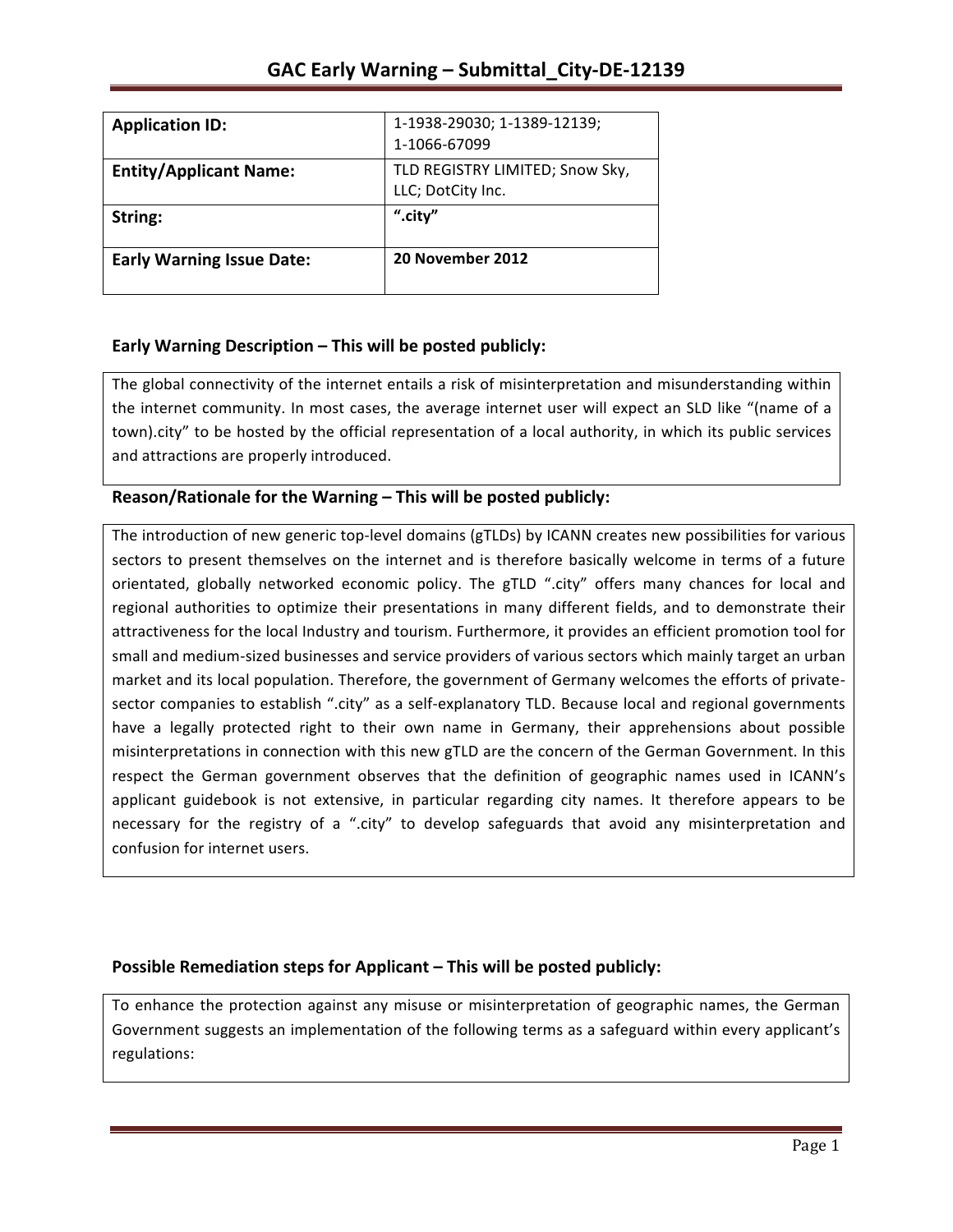- For all SLDs which contain the name of a city or community the applicant must provide a letter of approval or permission from the respective local authority
- Court decisions concerning the use of city names as SLDs are binding for both registry and registrant, in particular will the SLD in question be treated accordingly.
- If the legal ownership of a SLD is challenged in court, there must be a record at the registry to prevent the current holder from selling on the rights to the SLD, thus making it impossible from the plaintiff to assert his claim

## Further Notes from GAC Member(s) (Optional) – This will be posted publicly:

The government of Switzerland supports this EW (see also the attached e-mail correspondence).

# **INFORMATION FOR APPLICANTS**

## **About GAC Early Warning**

The GAC Early Warning is a notice only. It is not a formal objection, nor does it directly lead to a process that can result in rejection of the application. However, a GAC Early Warning should be taken seriously as it raises the likelihood that the application could be the subject of GAC Advice on New gTLDs or of a formal objection at a later stage in the process. Refer to section 1.1.2.4 of the Applicant Guidebook (http://newgtlds.icann.org/en/applicants/agb) for more information on GAC Early Warning.

## **Instructions if you receive the Early Warning**

**ICANN** strongly encourages you work with relevant parties as soon as possible to address the concerns voiced in the GAC Early Warning.

### **Asking questions about your GAC Early Warning**

If you have questions or need clarification about your GAC Early Warning, please contact gacearlywarning@gac.icann.org. As highlighted above, ICANN strongly encourages you to contact gacearlywarning@gac.icann.org as soon as practicable regarding the issues identified in the Early Warning.